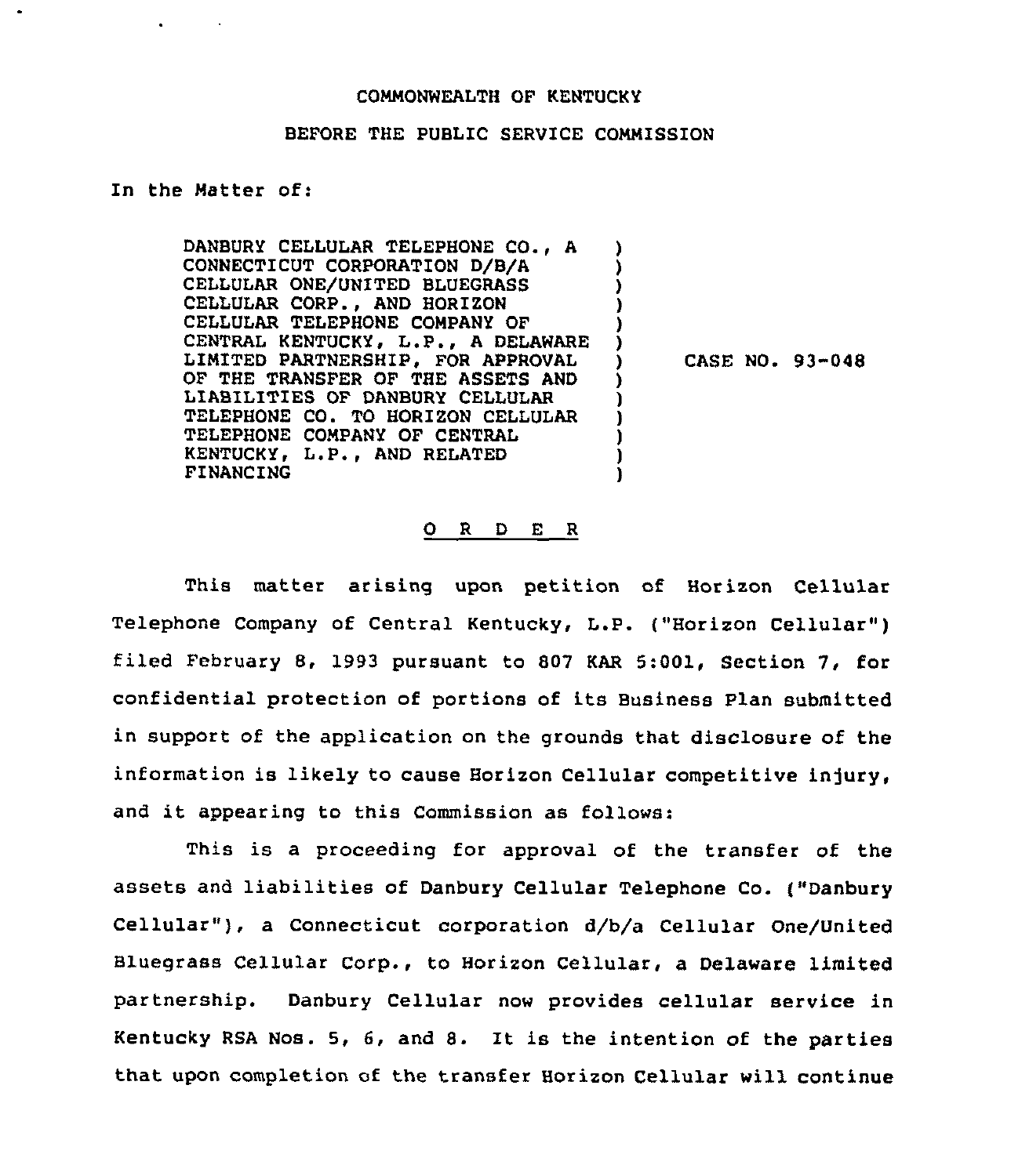to provide the cellular service now being offered by Danbury Cellular.

 $\bullet$  . The second second  $\bullet$  .

In support of the application, Horizon Cellular has filed a summary of its business plan for the markets now served by Danbury Cellular. Danbury Cellular, as a nonwireline permittee, faces competition from the wireline permittees in each of its markets. Horizon Cellular maintains that the business plan sought to be protected could be used by those competitors to gain an unfair business advantage.

HRS 61.872(1) requires information filed with the Commission to be available for public inspection unless specifically exempted by statute. Exemptions from this requirement are provided in KRS 61.878(1). That section of the statute exempts 11 categories of information. One category exempted in subparagraph (c) of that section is commercial information confidentially disclosed to the Commission. To qualify for that exemption, it must be established that disclosure of the information is likely to cause substantial competitive harm to the party from whom the information was obtained. To satisfy this test, the party claiming confidentiality must demonstrate actual competition and a likelihood of substantial competitive injury if the information is disclosed. Competitive injury occurs when disclosure of the information gives competitors an unfair business advantage.

Each petition for confidential protection by cellular companies, like such petitions from others, should be evaluated on a case-by-case basis to determine whether the subject information

 $-2-$